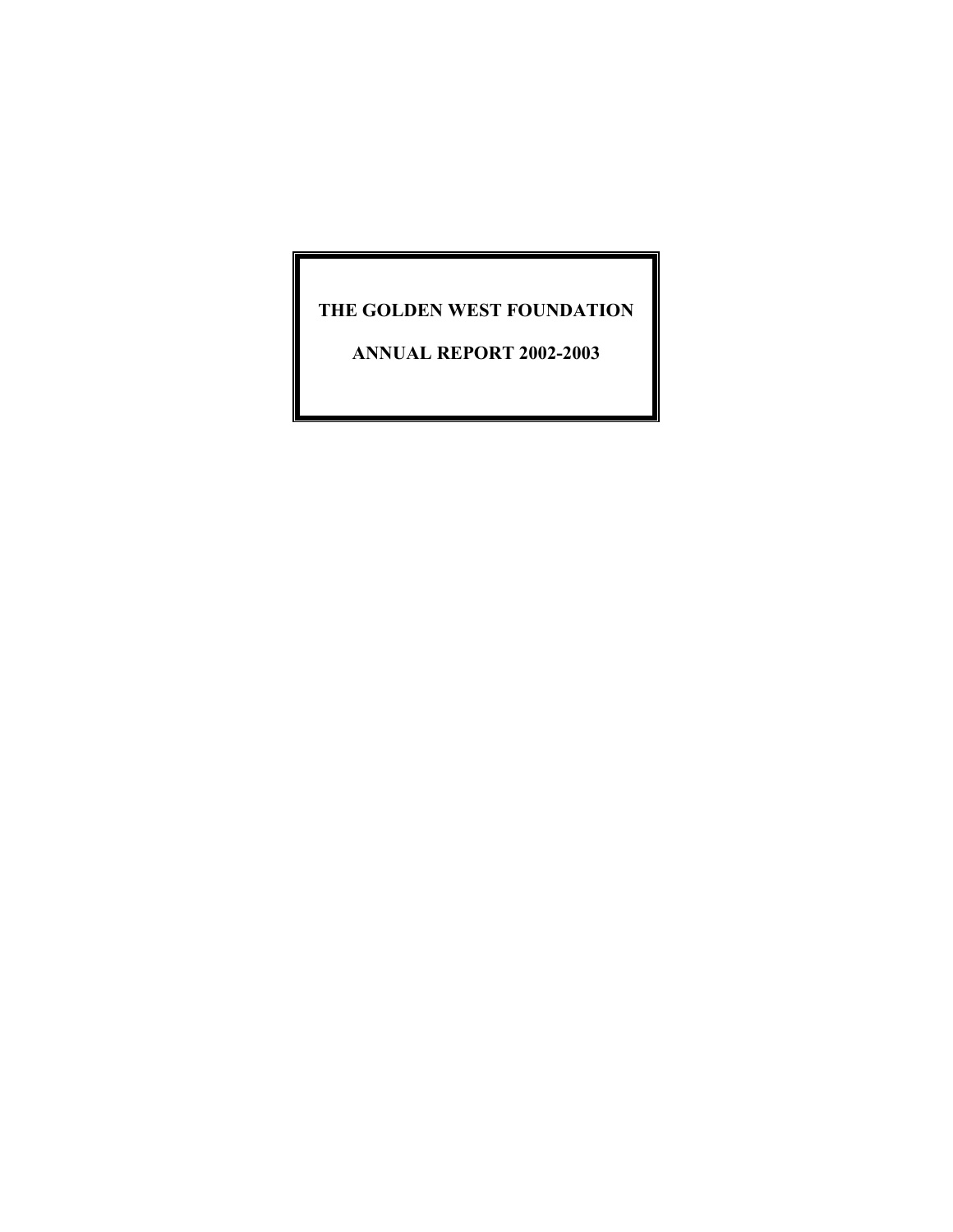# THE GOLDEN WEST FOUNDATION

# BOARD OF DIRECTORS 2002-2003

Sandra Bish - President Sheila Atchley – Vice President Dorothy Mulvey – Treasurer Donna Sparks - Secretary James Dawson Judith King Leon Mason Russell K. Osgood Tracy Swen John Torres Ex-Officio Richard Walker

The Golden West Foundation was formed in 1986 to support the vision and mission of Golden West Senior Residence and is a primary provider of support for the continued success of Golden West Senior Residence.

The purpose of the Golden West Foundation is to enhance the quality of life of the residents living at Golden West Senior Residence. The Foundation solicits, collects and invests charitable donations on behalf of the residents.

Mission: Golden West Senior Residence provides low and moderate-income elderly persons with affordable housing and services, which is supportive of the residents and the community.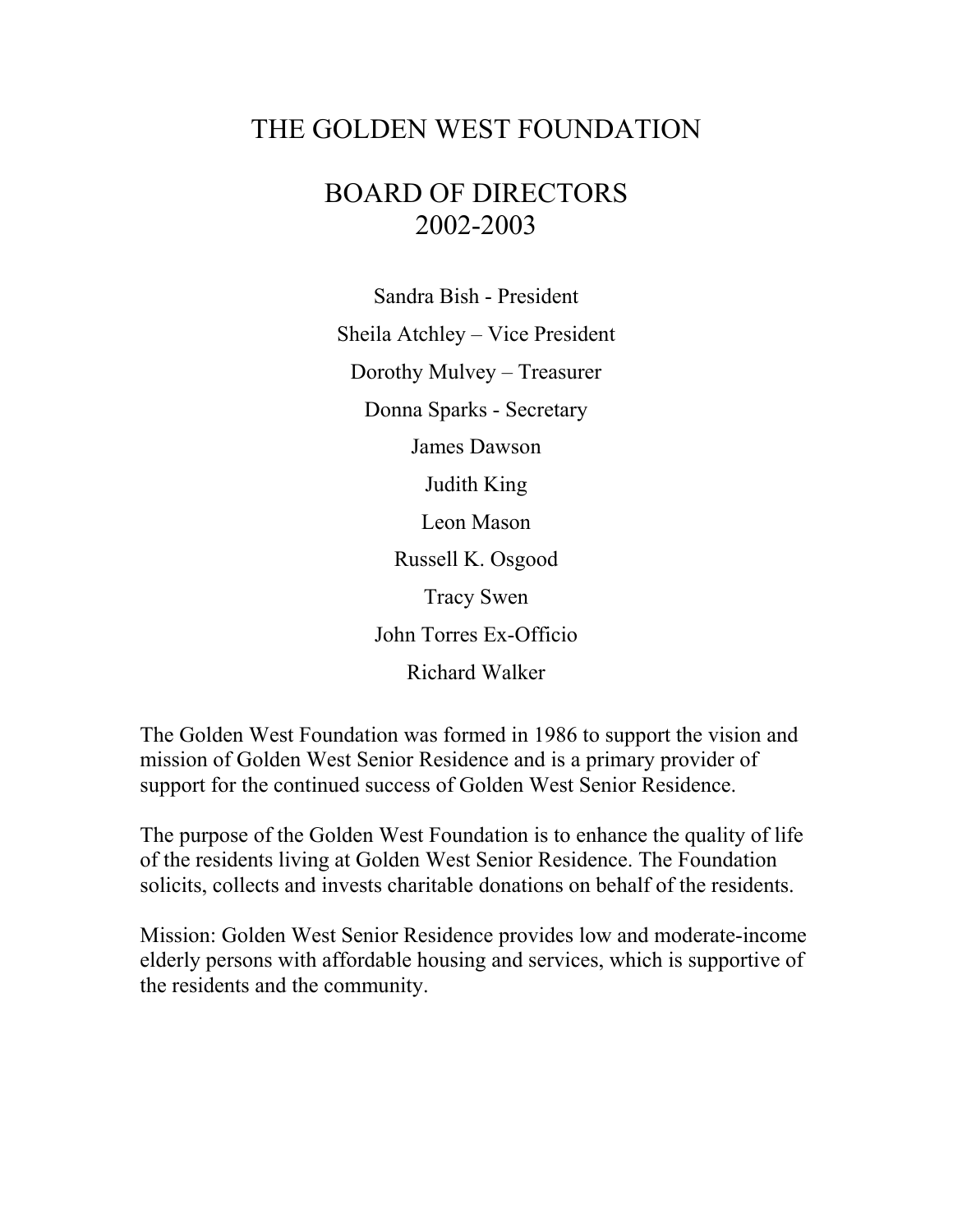#### **The Golden West Foundation Annual Report Executive Message**

Dear Friends,

 In fiscal year 2002-2003, the Golden West Foundation launched the *Thanks a Million Campaign* to raise one million dollars for the endowment. The goal is to build the Endowment Fund to one million dollars and use the earnings from the principal as a perpetual way to fund rent subsidies, food, medicine, amenities and other needs for the residents of Golden West Senior Residence. We want to ensure that Golden West remains financially viable and continues to be the main source of affordable housing and assisted living in Boulder as we have been now for 37 years.

We have an ambitious strategic 5-year plan to achieve this goal. Our plan calls for getting the message out to the community to let people know how they can give to support our long and successful tradition of serving Boulder's low and moderate-income senior citizens. We see the need to lessen our dependence upon government funds and to become self-sufficient. In order to follow through with our strategic plan we have invested more on fundraising activities as reflected in the Statement of Activities for 2002-2003 (see page 3).

 In fiscal year 2002-2003 donors contributed to our Assisted Living Renovation Fund. We have new furniture, carpet, window coverings, televisions and new lighting in the main areas and the bathrooms in each apartment. Our residents are excited about the new look.

 We now have a wonderful new *Wellness Center.* Generous donations enabled us to purchase exercise equipment. Residents have embraced this on-site wellness and rehabilitation program and it added a whole new dimension to our services.

 We continue to receive funds to provide rental assistance and support for our very low-income residents. We are mission driven and remain one of a few providers in Boulder who accept Medicaid payment for assisted living.

 Serving seniors is a family issue. When the community provides for the needs of its elders, it is a benefit not only to the older person, but also to the family. Knowing that our parents and grandparents are living a good quality life gives peace of mind to busy family members who are working and raising children of their own.

 I want to thank you, our donors, for your generosity and for recognizing the needs of our residents. Thank you for believing in our mission and helping us to further our goal of healthy, affordable and ethical aging services in Boulder.

Sincerely,

John Torres Ex-Officio, Golden West Foundation Executive Director, Golden West Senior Residence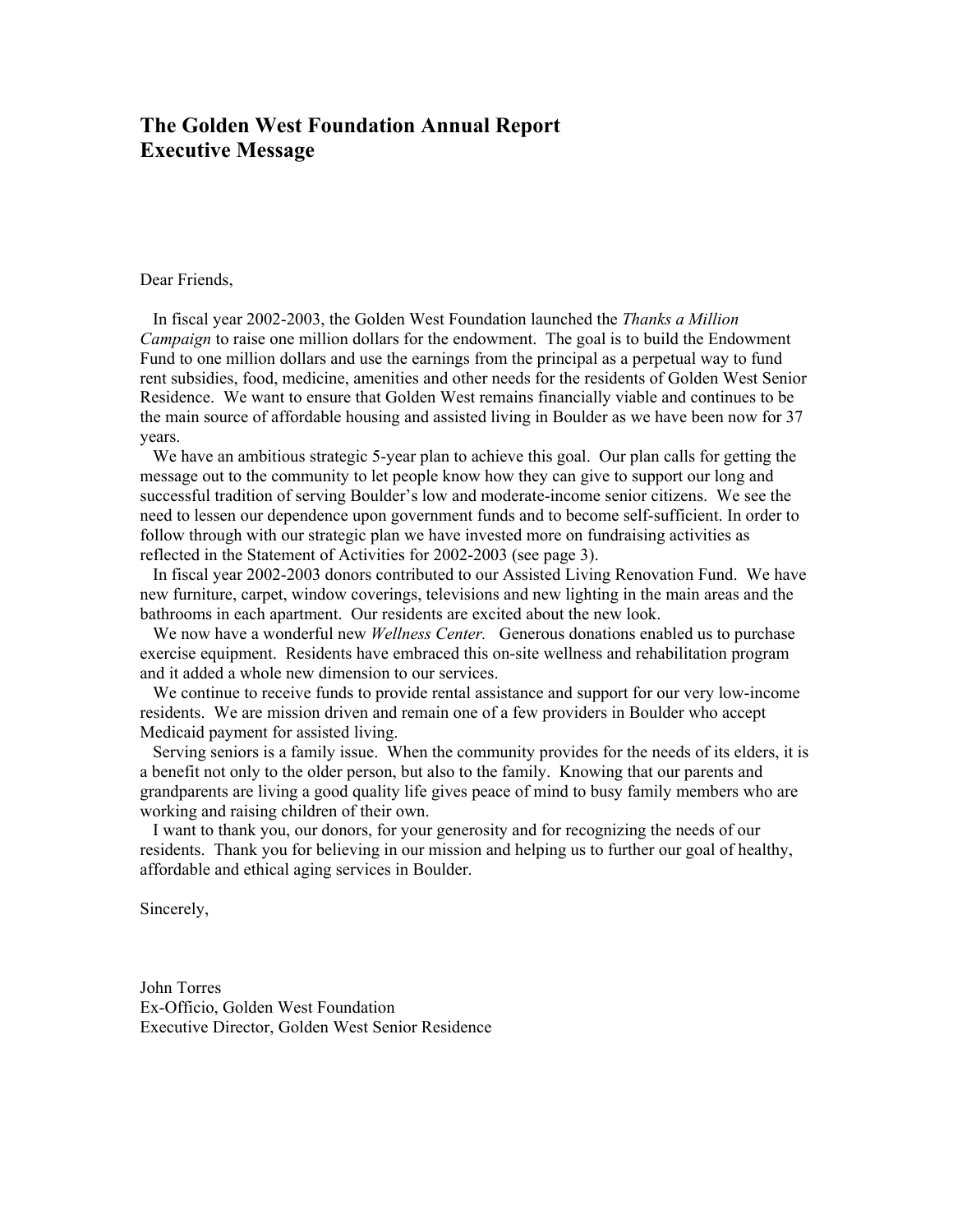### **How The Golden West Foundation supports residents of Golden West Senior Residence:**

**Rental Assistance**- for residents transitioning to Medicaid. Assistance helps them cover the cost of rent until they are approved and receiving Medicaid benefits. It also helps cover the gap between Medicaid reimbursement rates and the actual cost of providing housing and services. Due to this assistance Golden West Senior Residence is able to keep private pay rates as low and competitive as possible.

**Food Assistance**- provides assistance to residents who cannot afford the full cost of the meal program at Golden West Senior Residence.

**Wellness Center Program**- provides assistance to residents who cannot afford the full price of a membership to the Wellness Center. Initial donations to the Wellness Center Program will be used to purchase the exercise equipment for the Wellness Center. Donations thus far will help to cover over 30% of the cost of the exercise equipment.

**Personal Needs**- assists residents who have an emergency (such as a very expensive medication) or cannot afford basic items such as toiletries or a trip to the beauty shop.

**Sight and Hearing**- purchases equipment to will enhance the quality of life for our hearing and sight challenged residents. Past purchases include hearing equipment used at resident council and activities programs and a low vision reader for the Golden West library.

**General Fund**- provides assistance when other funds are depleted and to fund innovative programs and services that Golden West could not otherwise afford.

**The Endowment Fund**- to ensure Golden West Foundation can provide a constant source of support now and into the future for the residents of Golden West Senior Residence. Interest earned on the endowment principal is currently re-invested. The Golden West Foundation will continue to re-invest the earnings until the principal balance reaches one million dollar goal of the Thanks A Million campaign. When the Thanks A Million campaign goal is reached the interest earned will be used to provide support for the highest priority of the day.